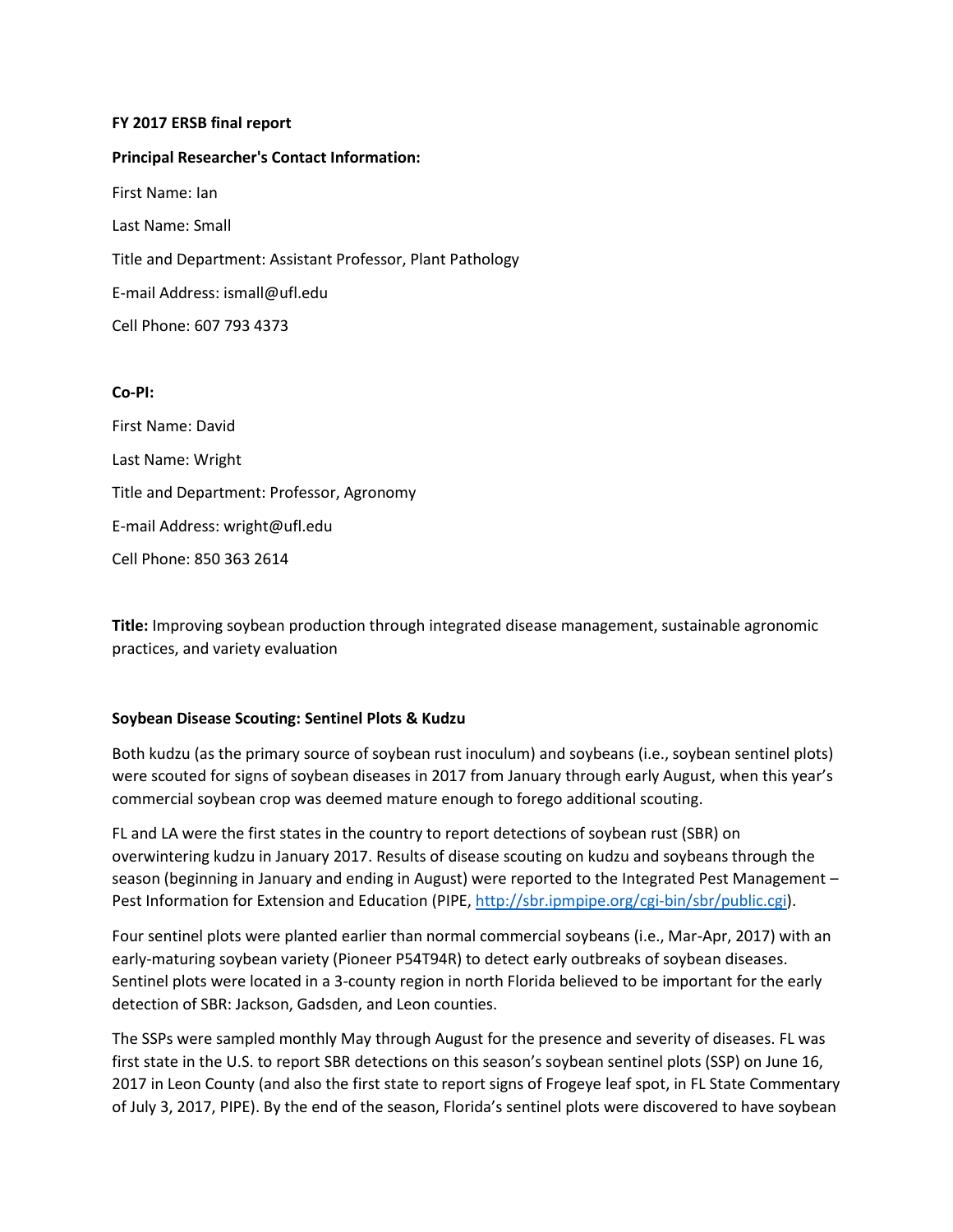rust at 100% incidence levels in Jackson County (August 7) and Leon County (August 3), and 25% in Gadsden County (August 3). Frogeye Leaf Spot was found on August 3 in Leon County at 25% incidence and in Gadsden at 14% but was not detected in Jackson County. No other diseases were discovered at reportable levels. By the end of 2017, SBR had been observed in MS, AL, GA, TN, LA, SC, AR, and KY (Source: PIPE). Reports of soybean rust were communicated with the public via the Panhandle Ag E-News [http://nwdistrict.ifas.ufl.edu/phag/2017/07/21/soybean-rust-detected-in-jackson-county/.](http://nwdistrict.ifas.ufl.edu/phag/2017/07/21/soybean-rust-detected-in-jackson-county/) The Panhandle Ag E-News weekly articles are sent to 4313 subscribers across the Southeast US with an average of 749 views per day. The information is also distributed to 1906 Facebook followers and 857 Twitter followers.



Figure 1. Soybean sentinel plot in Leon County.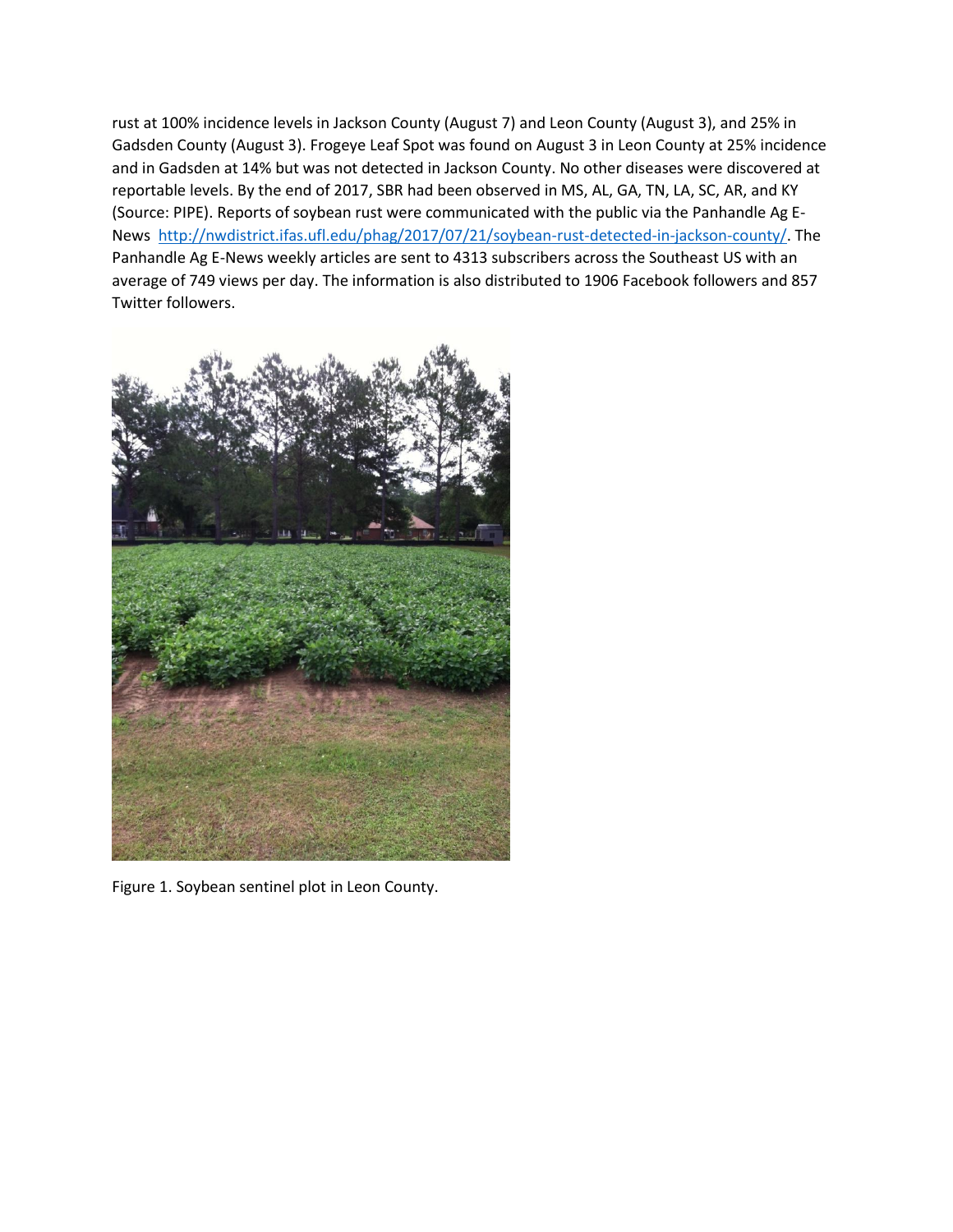## **2017 Soybean Maturity Group Trial. Determinant vs Indeterminant Varieties**

The experiment investigating the productivity of determinant and indeterminant varieties in Florida was planted on May 23, 2017. A randomized complete block design was implemented with 4 varieties in 4 blocks.

Table 1. Four soybean varieties of determinant and indeterminant growth habits and yield:

| Variety        | <b>Maturity Group</b> | <b>Growth habit</b> |
|----------------|-----------------------|---------------------|
| <b>P46T59R</b> | 4.6 IV                | Indeterminant       |
| <b>P49T97R</b> | 49<br>- IV            | Indeterminant       |
| <b>P52T86R</b> | 5.2<br>$\mathcal{N}$  | Determinant         |
| <b>P55T81R</b> | 5.5<br>$\mathcal{N}$  | Determinant         |



Figure 2. Indeterminate vs determinant soybean varieties.

Fertilizer, herbicides, insecticides, and irrigation were applied as needed.

# *Statistical analysis*

Differences among varieties in yield and disease was analyzed using a general linear mixed effects model in JMP 13.2.0 with variety as a fixed effect and block as a random effect. Means were separated using Tukey's Honest Significant Difference test at the 5% probability level.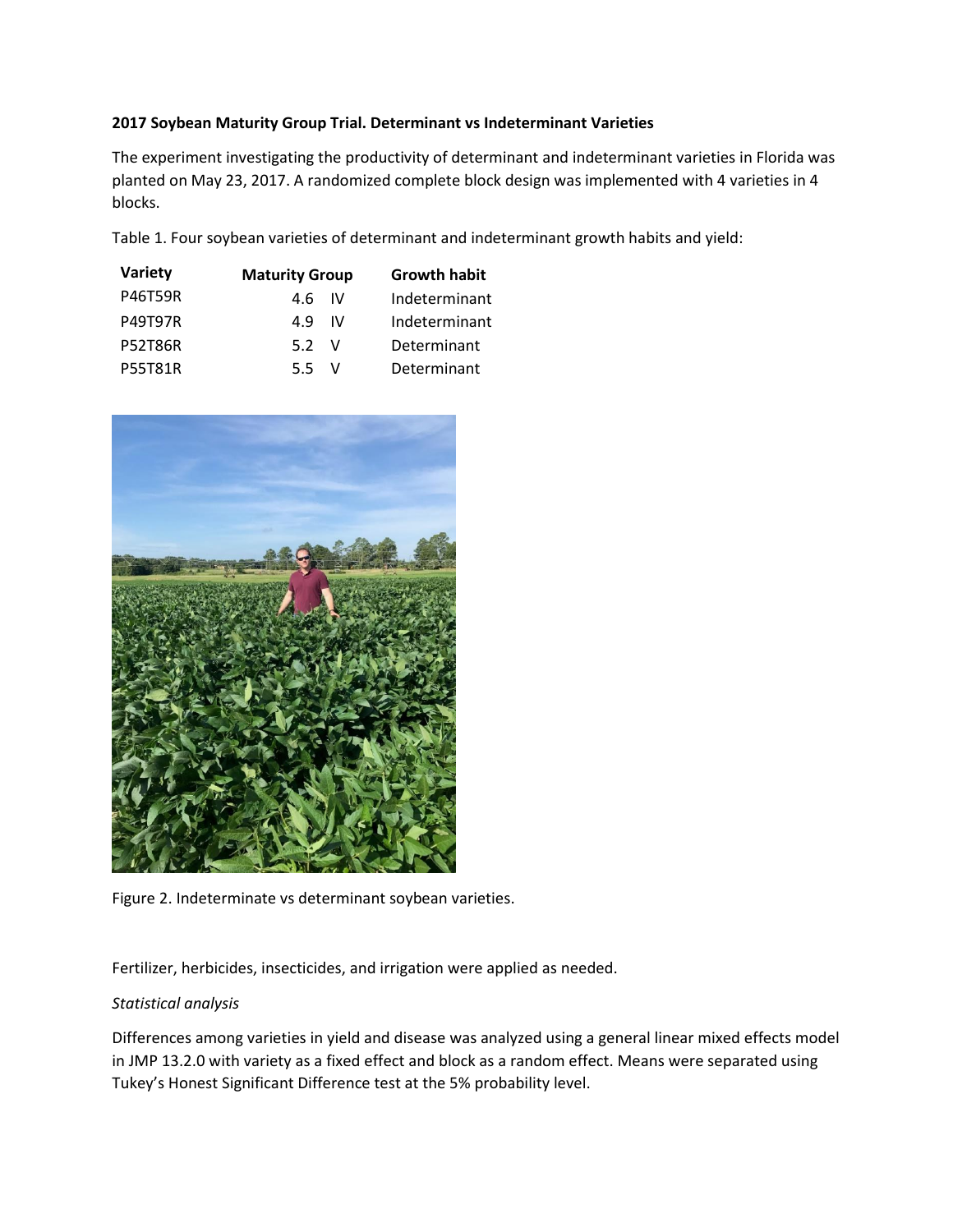*Yield*

Soybean yields differed significantly between varieties with determinant variety P55T81R achieving a significantly higher mean yield (86.08 bu/A) than either of the indeterminant maturity group IV varieties. Variety P52T86R achieved the second highest mean yield (79.93 bu/A) and did not differ significantly from P55T81R or from the indeterminant group IV varieties (Fig. 3).





# *Disease assessment*

In addition to informal qualitative field inspections, three formal laboratory evaluations of field samples were made between Aug 7 and September 20 revealing the presence of several soybean diseases. Downy mildew, bacterial pustule, frogeye leaf spot (Fig. 4) and soybean rust were all detected. The diseases were all naturally-occurring and, due to the environmental conditions of the season, were present at low and variable disease pressure. Consequently, there were no statistically significant differences between the soybean varieties for either frog eye leaf spot (Fig. 4) or soybean rust (Fig. 5) disease levels. Low severity of both diseases was unlikely to have contributed to yield loss.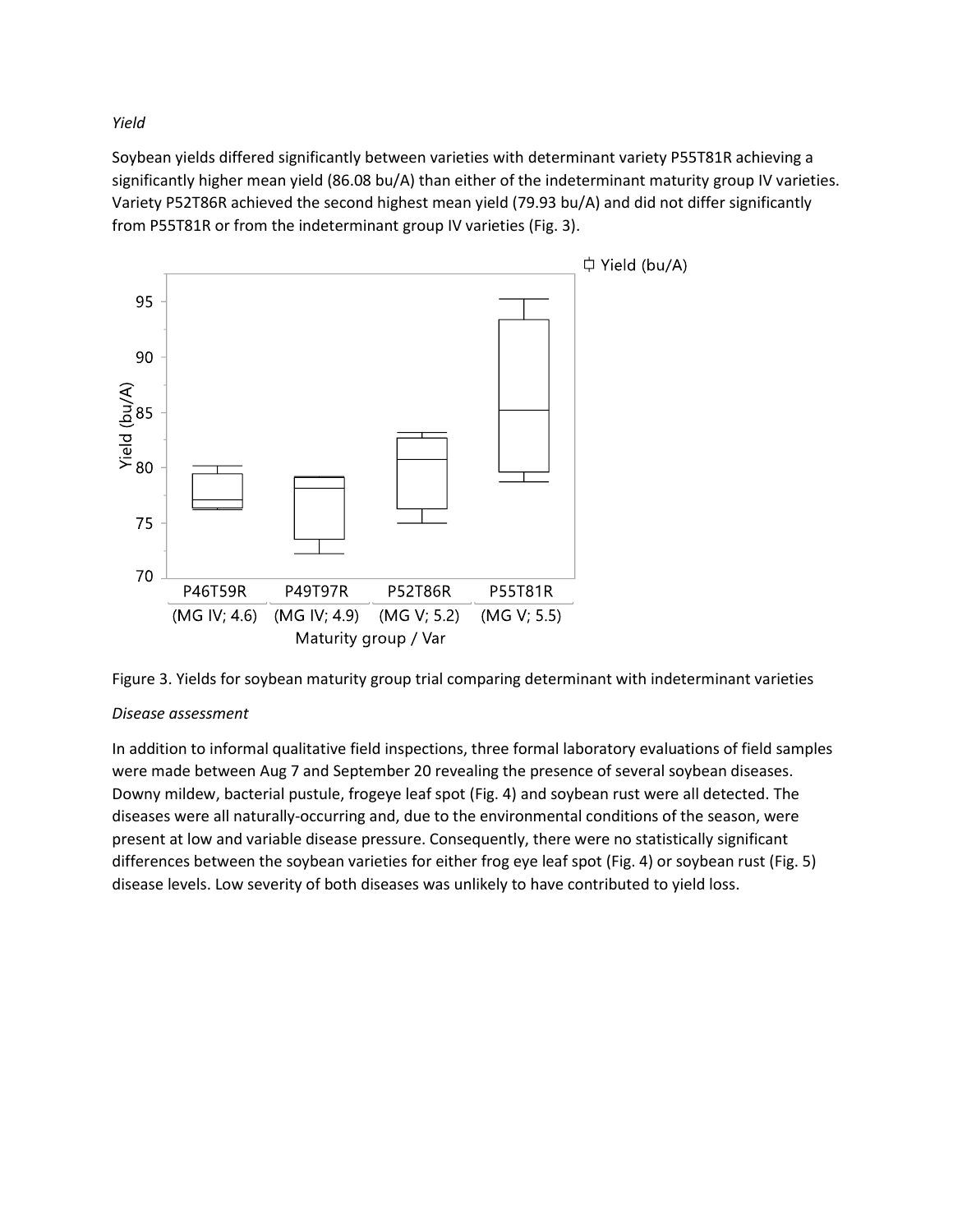

Figure 4. Frog eye leaf spot area under disease (incidence) progress curves (AUDPC) for soybean varieties tested



Figure 5. Soybean rust area under disease (incidence) progress curves (AUDPC) for soybean varieties tested